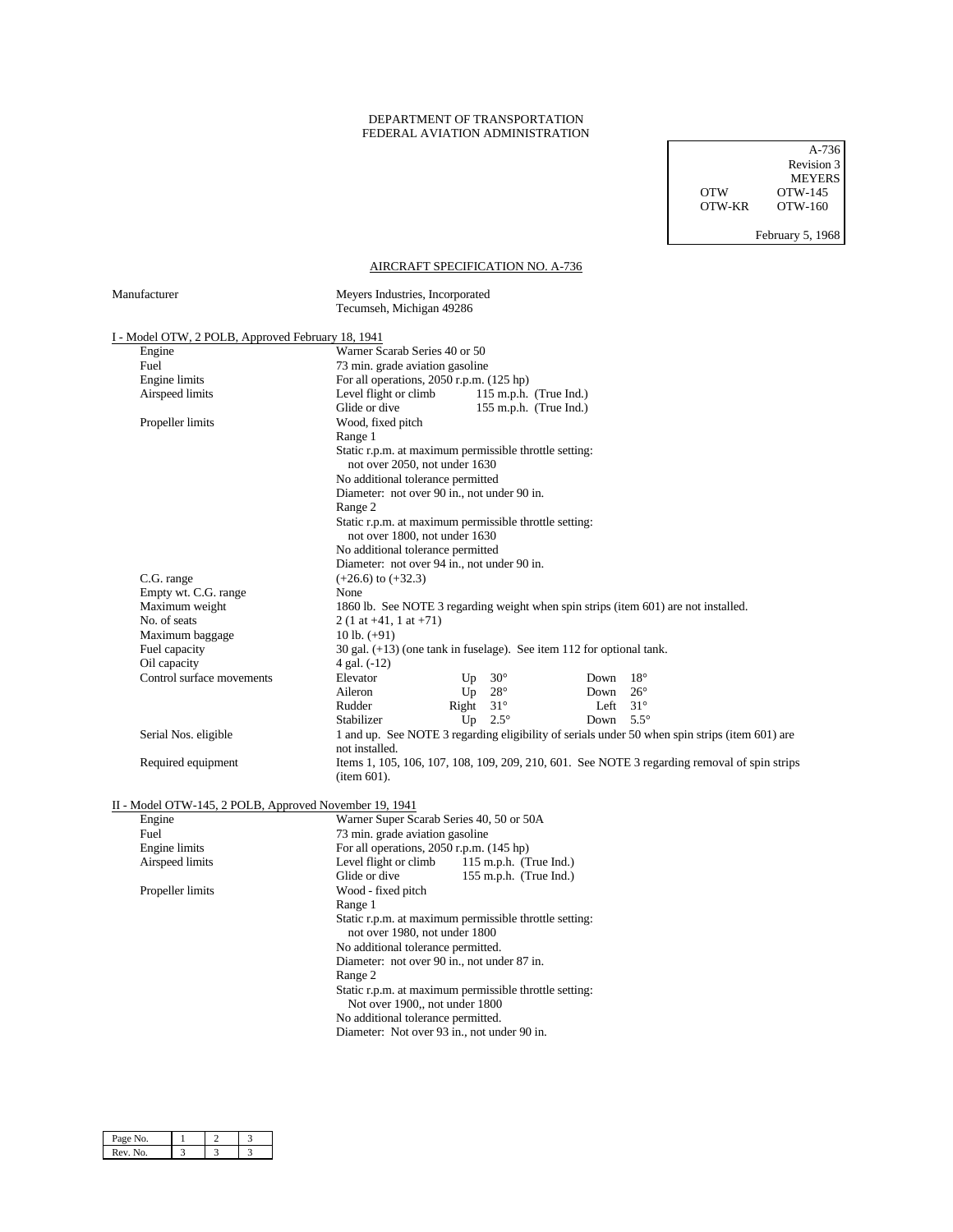| C.G. range<br>Empty weight C.G. range                                                               | $(+26.6)$ to $(+32.3)$<br>None                                                                              |                                                                         |                        |      |              |                                                                                                    |
|-----------------------------------------------------------------------------------------------------|-------------------------------------------------------------------------------------------------------------|-------------------------------------------------------------------------|------------------------|------|--------------|----------------------------------------------------------------------------------------------------|
| Maximum weight                                                                                      | 1860 lb. See NOTE 3 regarding weight when spin strips (item 601) are not installed.                         |                                                                         |                        |      |              |                                                                                                    |
| No. of seats                                                                                        | $2(1 \text{ at } +41, 1 \text{ at } +71)$                                                                   |                                                                         |                        |      |              |                                                                                                    |
| Maximum baggage                                                                                     | 10 lb. $(+91)$                                                                                              |                                                                         |                        |      |              |                                                                                                    |
| Fuel capacity                                                                                       |                                                                                                             |                                                                         |                        |      |              |                                                                                                    |
| Oil capacity                                                                                        | 4 gal. (-12)                                                                                                | 30 gal. $(+13)$ (one tank in fuselage). See item 112 for optional tank. |                        |      |              |                                                                                                    |
| Control surface movements                                                                           | Elevator                                                                                                    | Up                                                                      | $30^\circ$             | Down | $18^{\circ}$ |                                                                                                    |
|                                                                                                     | Aileron                                                                                                     | Up                                                                      | $28^{\circ}$           | Down | $26^{\circ}$ |                                                                                                    |
|                                                                                                     | Rudder                                                                                                      | Right                                                                   | $31^\circ$             | Left | $31^\circ$   |                                                                                                    |
|                                                                                                     | Stabilizer                                                                                                  | Up                                                                      | $2.5^\circ$            | Down | $5.5^\circ$  |                                                                                                    |
| Serial Nos. eligible                                                                                | installed.                                                                                                  |                                                                         |                        |      |              | 1 and up. See NOTE 3 regarding eligibility of serials under 50 when spin strips (item 601) are not |
| Required equipment                                                                                  | item 601).                                                                                                  |                                                                         |                        |      |              | Items 1, 105, 106, 107, 108, 109, 209, 210, 601. See NOTE 3 regarding removal of spin strips       |
| III - Model OTW-KR, 2 POLB, Approved August 25, 1942                                                |                                                                                                             |                                                                         |                        |      |              |                                                                                                    |
| The specifications for this model are omitted inasmuch as no airplanes of the model are registered. |                                                                                                             |                                                                         |                        |      |              |                                                                                                    |
|                                                                                                     |                                                                                                             |                                                                         |                        |      |              |                                                                                                    |
| IV - Model OTW-160, 2 POLB, Approved December 9, 1943                                               |                                                                                                             |                                                                         |                        |      |              |                                                                                                    |
| Engine                                                                                              | Kinner R-56                                                                                                 |                                                                         |                        |      |              |                                                                                                    |
| Fuel                                                                                                | 73 min. grade aviation gasoline                                                                             |                                                                         |                        |      |              |                                                                                                    |
| Engine limits                                                                                       | For all operations, 1850 r.p.m. (160 hp)                                                                    |                                                                         |                        |      |              |                                                                                                    |
| Airspeed limits                                                                                     | Level flight or climb 115 m.p.h. (True Ind.)                                                                |                                                                         |                        |      |              |                                                                                                    |
|                                                                                                     | Glide or dive                                                                                               |                                                                         | 155 m.p.h. (True Ind.) |      |              |                                                                                                    |
| Propeller limits                                                                                    | Wood, fixed pitch                                                                                           |                                                                         |                        |      |              |                                                                                                    |
|                                                                                                     | Range 1                                                                                                     |                                                                         |                        |      |              |                                                                                                    |
|                                                                                                     | Static r.p.m. at maximum permissible throttle setting:                                                      |                                                                         |                        |      |              |                                                                                                    |
|                                                                                                     | not over 1850, not under 1755                                                                               |                                                                         |                        |      |              |                                                                                                    |
|                                                                                                     | No additional tolerance permitted.                                                                          |                                                                         |                        |      |              |                                                                                                    |
|                                                                                                     | Diameter: not over 90 in., not under 87 in.                                                                 |                                                                         |                        |      |              |                                                                                                    |
|                                                                                                     | Range 2                                                                                                     |                                                                         |                        |      |              |                                                                                                    |
|                                                                                                     | Static r.p.m. at maximum permissible throttle setting:                                                      |                                                                         |                        |      |              |                                                                                                    |
|                                                                                                     | Not over 1790, not under 1690                                                                               |                                                                         |                        |      |              |                                                                                                    |
|                                                                                                     | No additional tolerance permitted.                                                                          |                                                                         |                        |      |              |                                                                                                    |
|                                                                                                     | Diameter: Not over 92 in., not under 89 in.                                                                 |                                                                         |                        |      |              |                                                                                                    |
| C.G. range                                                                                          | $(+25.6)$ to $(+31.3)$                                                                                      |                                                                         |                        |      |              |                                                                                                    |
| Empty weight C.G. range                                                                             | None                                                                                                        |                                                                         |                        |      |              |                                                                                                    |
| Maximum weight                                                                                      | 1910 lb.                                                                                                    |                                                                         |                        |      |              |                                                                                                    |
| No. of seats                                                                                        | $2(1 \text{ at } +41, 1 \text{ at } +71)$                                                                   |                                                                         |                        |      |              |                                                                                                    |
| Maximum baggage                                                                                     | 10 lb. $(+91)$                                                                                              |                                                                         |                        |      |              |                                                                                                    |
| Fuel capacity                                                                                       | Item 112 (24 gal. at $+11$ )                                                                                |                                                                         |                        |      |              |                                                                                                    |
| Oil capacity                                                                                        | 3 gal. (-7)                                                                                                 |                                                                         |                        |      |              |                                                                                                    |
| Control surface movements                                                                           | Elevator                                                                                                    | Up                                                                      | $30^{\circ}$           | Down | $18^{\circ}$ |                                                                                                    |
|                                                                                                     | Aileron                                                                                                     | Up                                                                      | $28^{\circ}$           | Down | $26^{\circ}$ |                                                                                                    |
|                                                                                                     | Rudder                                                                                                      | Right                                                                   | $31^\circ$             | Left | $31^\circ$   |                                                                                                    |
|                                                                                                     | Stabilizer                                                                                                  | $U_{\mathcal{D}}$                                                       | $2.5^{\circ}$          | Down | $5.5^\circ$  |                                                                                                    |
| Serial Nos. eligible                                                                                | 1 and up.                                                                                                   |                                                                         |                        |      |              |                                                                                                    |
| Required equipment                                                                                  | Items 1, 105, 106, 107, 108, 109, 209, 210, 601.                                                            |                                                                         |                        |      |              |                                                                                                    |
|                                                                                                     |                                                                                                             |                                                                         |                        |      |              |                                                                                                    |
| Specifications Pertinent to All Models                                                              |                                                                                                             |                                                                         |                        |      |              |                                                                                                    |
| Datum<br>Leveling means                                                                             | Fuselage Station No. 1 (approx. 3 in. ahead of leading edge of upper wing)                                  |                                                                         |                        |      |              |                                                                                                    |
| Certification basis                                                                                 | Top of fuselage between Station No. 1 (firewall) and Station No. 3.<br>Part 04 of the Civil Air Regulations |                                                                         |                        |      |              |                                                                                                    |
|                                                                                                     | Type Certificate No. A-736 issued February 18, 1941                                                         |                                                                         |                        |      |              |                                                                                                    |
| Production basis                                                                                    | None. Prior to original certification of each aircraft an FAA representative must perform a                 |                                                                         |                        |      |              |                                                                                                    |
|                                                                                                     |                                                                                                             |                                                                         |                        |      |              | detailed inspection for workmanship, materials and conformity with the approved technical data     |
|                                                                                                     | and a check of the flight characteristics.                                                                  |                                                                         |                        |      |              |                                                                                                    |
| Export eligibility                                                                                  | Eligible for export to all countries (except as follow) subject to the provisions of Advisory               |                                                                         |                        |      |              |                                                                                                    |
|                                                                                                     | Circular 21-2:                                                                                              |                                                                         |                        |      |              |                                                                                                    |
|                                                                                                     | Canada - Landplane eligible; skiplane not eligible.                                                         |                                                                         |                        |      |              |                                                                                                    |
|                                                                                                     |                                                                                                             |                                                                         |                        |      |              |                                                                                                    |

Equipment: A plus (+) or minus (-) sign preceding the weight of an item indicates net weight change when that item is installed.